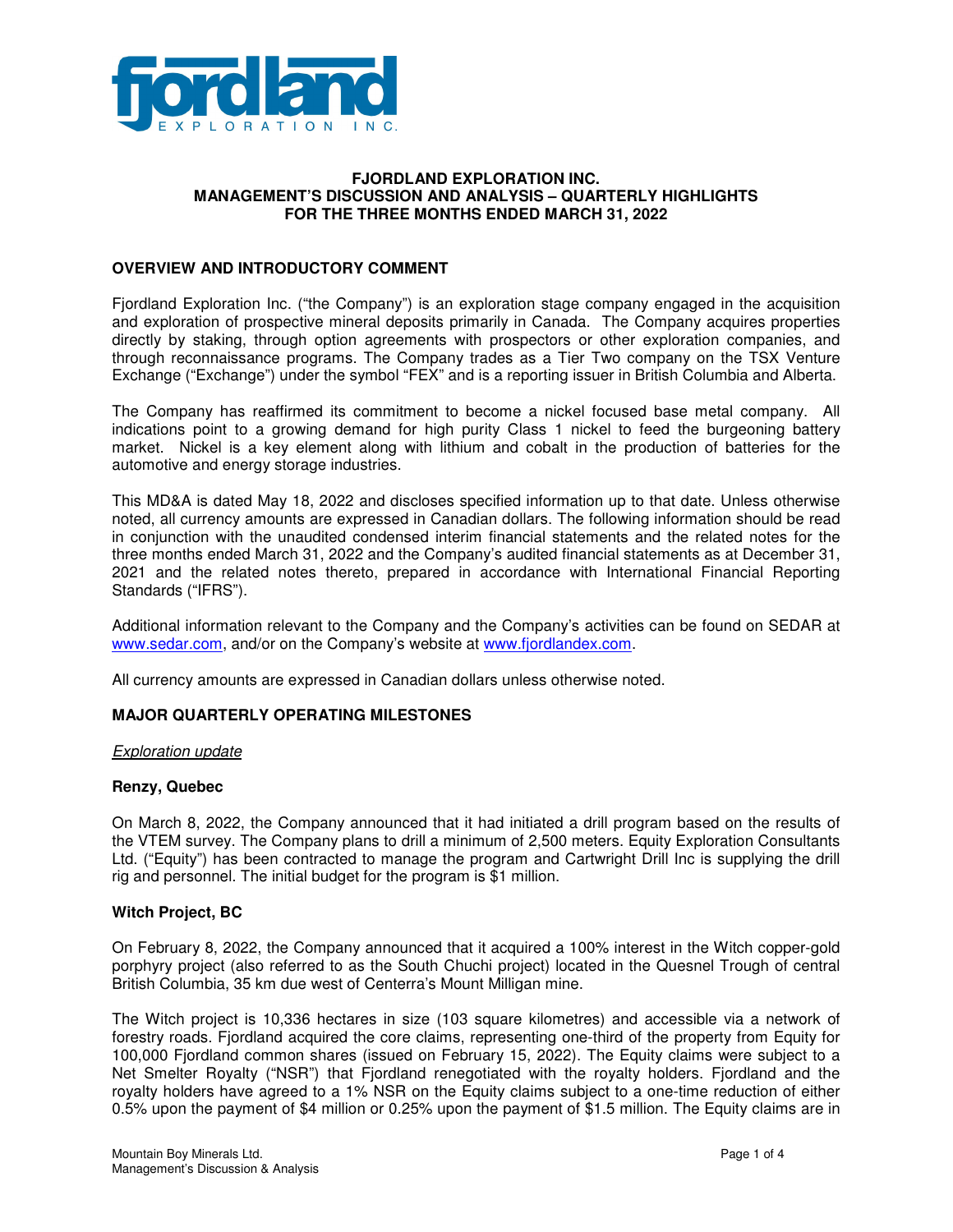

good standing until December 31, 2025 resulting from Fjordland applying unused assessment credits. The remaining 6,952 hectares were staked to the east and west of the Equity claims to cover the known mineral potential within the area.

#### Corporate update

On January 25, 2022, Fjordland announced that David Corrigan, PhD, has agreed to join Fjordland as a geological advisor, specializing in nickel related terrain similar to the Renzy and South Voisey's Bay project areas.

### **QUARTERLY FINANCIAL CONDITION**

#### Capital Resources

On January 25, 2022, the Company granted 100,000 stock options to a geological advisor exercisable at \$0.10 for a period of five years.

On February 8, 2022, the Company issued 100,000 common shares with a fair value of \$8,500 or \$0.085 per share as consideration towards the acquisition of Witch Project.

On April 1, 2022, the Company completed the first tranche of the non-brokered private placement issued 5,496,192 flow-through units ("FT Shares") at \$0.13 per FT Share for the total consideration of \$714,505. All the securities issued pursuant to the FT Shares carry a legend and may not be traded until August 2, 2022. The Company paid finder's fees of \$41,700.

On April 25, 2022, the Company completed the final tranche of the non-brokered private placement issued 1,405,000 FT Shares at \$0.13 per FT Share for the total consideration of \$182,650. All the securities issued pursuant to the FT Shares carry a legend and may not be traded until August 26, 2022. The Company paid finder's fees of \$1,560.

On May 5, 2022, 400,000 options were exercised at a price of \$0.07.

In March 2020, the World Health Organization declared coronavirus COVID-19 a global pandemic. This contagious disease outbreak, which has continued to spread, and any related adverse public health developments, has adversely affected workforces, economies, and financial markets globally, potentially leading to an economic downturn. It is not possible for the Company to predict the duration or magnitude of the adverse results of the outbreak and its effects on the Company's business or ability to raise funds.

The Company is aware of the current conditions in the financial markets and has planned accordingly. The Company's current treasury and the future cash flows from warrants and options, along with the planned developments within the Company as well as with its JV partners will allow its efforts to continue throughout 2022. If the market conditions prevail or improve, the Company will make adjustment to budgets accordingly.

### **Liquidity**

As at March 31, 2022, the Company's working capital was \$1,129,686 (December 31, 2021 - \$1,531,945). With respect to working capital, \$752,394 was held in cash (December 31, 2021 - \$1,725,697). The decrease in cash of \$973,303 was mainly due to \$536,602 used in operations, \$10,815 used in lease payments, and \$425,886 used in investing activities.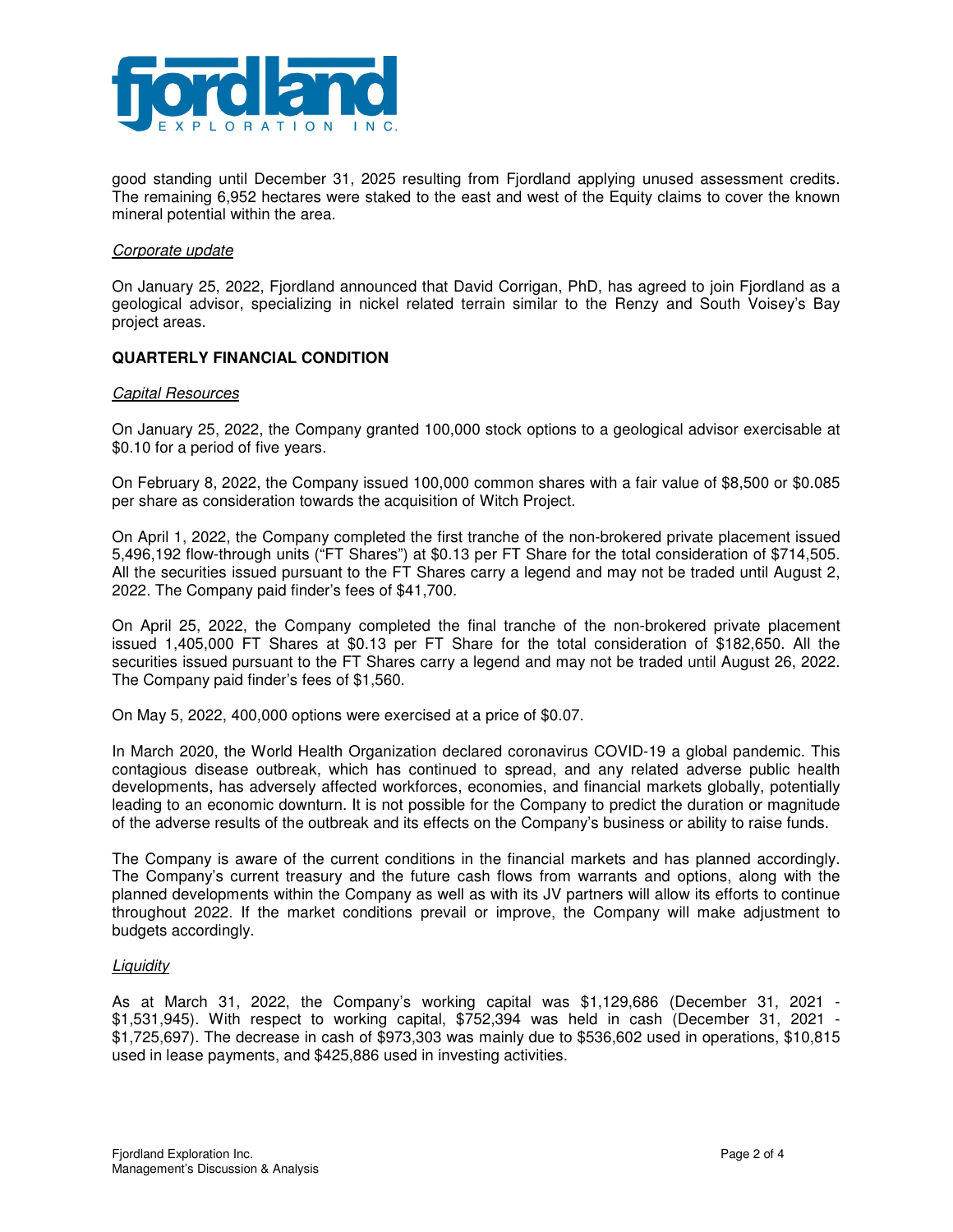

# **Operations**

During the three months ended March 31, 2022, the Company reported a loss of \$120,157 (\$0.00 loss per share) (2021 – \$122,337 (\$0.00 loss per share)).

Excluding the non-cash portion depreciation of \$9,779 (2021 - \$9,779) and the share-based compensation of \$15,200 (2021 - \$28,800), the Company's general and administrative expenses amounted to \$95,178 during the three months ended March 31, 2022 (2021 – \$83,758), an increase of \$11,420 mainly due to the increase in accounting and audit fees (from 2021's \$11,268 to 2022's \$15,000); marketing fees (from 2021's \$11,805 to 2022's \$17,972); and travel expenses (from 2021's \$Nil to 2022's \$1,268). All other expenses were incurred to support the exploration activities at the Company's properties.

### **SIGNIFICANT RELATED PARTY TRANSACTIONS**

During the quarter, there was no significant transaction with related parties.

### **COMMITMENTS, EXPECTED OR UNEXPECTED, OR UNCERTAINTIES**

The Company has remaining commitment of \$18,025 for its office lease expiring on August 31, 2022 payable in full within the next twelve months.

As of the date of this MD&A, other than disclosed in this MD&A – Quarterly Highlights, the Company has does not have any commitments, expected or unexpected, or uncertainties.

### **RISK FACTORS**

In our MD&A filed on SEDAR March 23, 2022 in connection with our annual financial statements (the "Annual MD&A"), we have set out our discussion of the risk factors, such as *Exploration risks, Market* risks and Financing risk, which we believe are the most significant risks faced by the Company. An adverse development in any one risk factor or any combination of risk factors could result in material adverse outcomes to the Company's undertakings and to the interests of stakeholders in the Company including its investors. Readers are cautioned to take into account the risk factors to which the Company and its operations are exposed. To the date of this document, there have been no significant changes to the risk factors set out in our Annual MD&A.

### **DISCLOSURE OF OUTSTANDING SHARE DATA**

The authorized share capital of the Company consists of an unlimited number of common shares without par value. The following is a summary of the Company's outstanding share data as at March 31, 2022:

|                                         | Issued and outstanding |              |
|-----------------------------------------|------------------------|--------------|
|                                         | March 31, 2022         | May 18, 2022 |
| Common shares outstanding               | 75,384,339             | 82,685,531   |
| Stock options                           | 7,291,000              | 6,891,000    |
| Warrants                                | 12,585,500             | 12,585,500   |
| Fully diluted common shares outstanding | 95,260,839             | 102,162,031  |